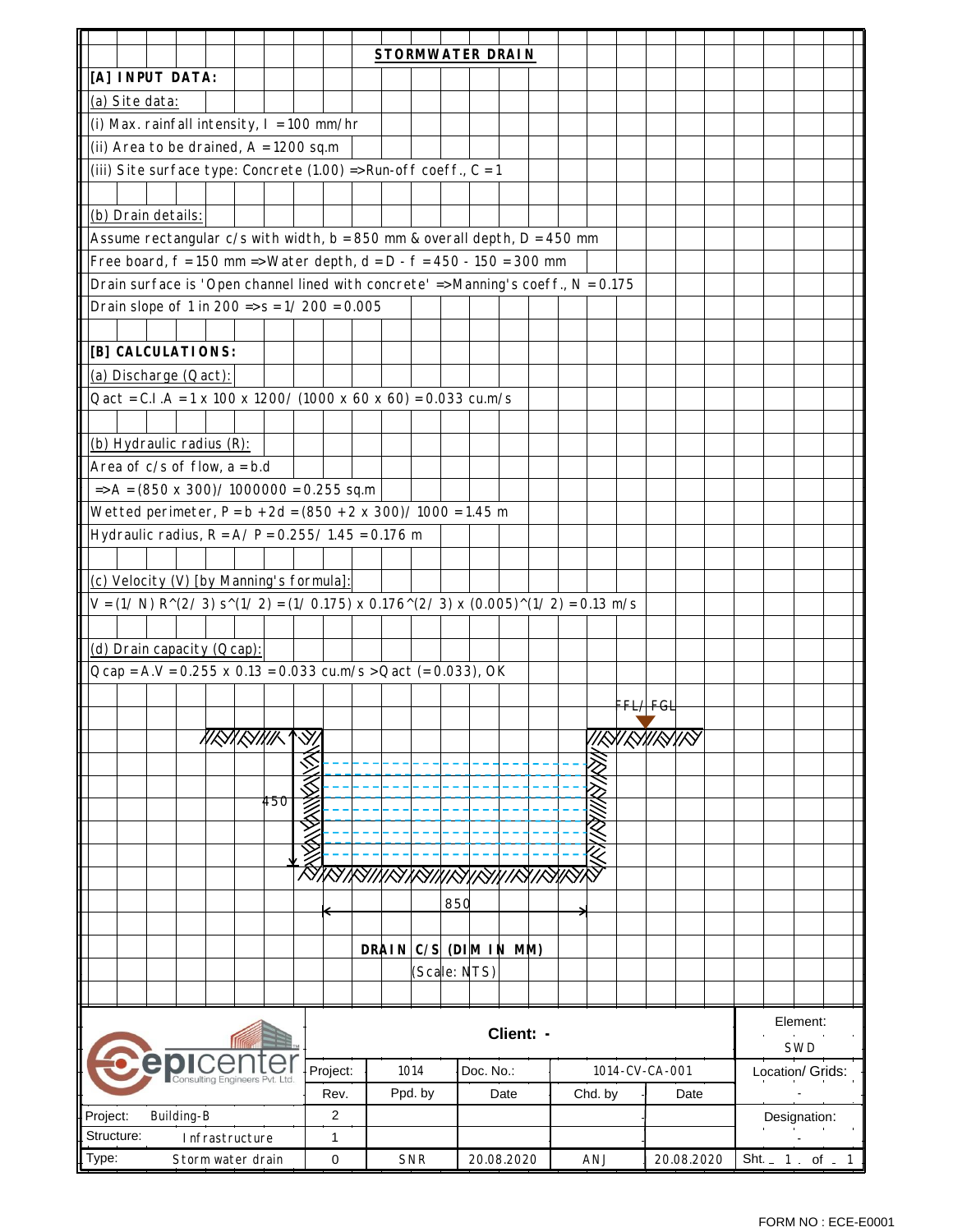|                                                                                                                                  |          | <b>STORMWATER DRAIN</b> |                            |                |            |                  |  |  |  |  |  |
|----------------------------------------------------------------------------------------------------------------------------------|----------|-------------------------|----------------------------|----------------|------------|------------------|--|--|--|--|--|
| [A] INPUT DATA:                                                                                                                  |          |                         |                            |                |            |                  |  |  |  |  |  |
| (a) Site data:                                                                                                                   |          |                         |                            |                |            |                  |  |  |  |  |  |
| (i) Max. rainfall intensity, $I = 150$ mm/hr                                                                                     |          |                         |                            |                |            |                  |  |  |  |  |  |
| (ii) Area to be drained, $A = 3750$ sq.m                                                                                         |          |                         |                            |                |            |                  |  |  |  |  |  |
| (iii) Site surface type: Grass (0.35) => Run-off coeff., $C = 0.35$                                                              |          |                         |                            |                |            |                  |  |  |  |  |  |
|                                                                                                                                  |          |                         |                            |                |            |                  |  |  |  |  |  |
| (b) Drain details:                                                                                                               |          |                         |                            |                |            |                  |  |  |  |  |  |
| Assume trapez. $c/s$ with base width, a = 300 mm, overall depth, D = 450 mm & side slope (V:H) = 1:2                             |          |                         |                            |                |            |                  |  |  |  |  |  |
| Free board, $f = 150$ mm => Water depth, $d = D - f = 450 - 150 = 300$ mm                                                        |          |                         |                            |                |            |                  |  |  |  |  |  |
| Drain surface is 'Open channel earth, with grass and some weeds' => Manning's coeff., N = 0.0275                                 |          |                         |                            |                |            |                  |  |  |  |  |  |
| Drain slope of 1 in $250 \Rightarrow s = 1/250 = 0.004$                                                                          |          |                         |                            |                |            |                  |  |  |  |  |  |
|                                                                                                                                  |          |                         |                            |                |            |                  |  |  |  |  |  |
| [B] CALCULATIONS:                                                                                                                |          |                         |                            |                |            |                  |  |  |  |  |  |
| (a) Discharge (Qact):                                                                                                            |          |                         |                            |                |            |                  |  |  |  |  |  |
| Qact = C.I.A = $0.35$ x 150 x 3750/ (1000 x 60 x 60) = 0.055 cu.m/s                                                              |          |                         |                            |                |            |                  |  |  |  |  |  |
|                                                                                                                                  |          |                         |                            |                |            |                  |  |  |  |  |  |
|                                                                                                                                  |          |                         |                            |                |            |                  |  |  |  |  |  |
| (b) Hydraulic radius (R):<br>Top width, b = $a + 2$ (2 d) = 1500 mm; Wetted slant ht., l = $\{d^2 + (2 d)^2\}$ 0.5 = 670.8204 mm |          |                         |                            |                |            |                  |  |  |  |  |  |
|                                                                                                                                  |          |                         |                            |                |            |                  |  |  |  |  |  |
| Area of c/s of flow, A = $1/2$ {d $(a + b)$ } = $[1/2$ {300 x (300 + 1500)}]/ 1000000 = 0.27 sq.m                                |          |                         |                            |                |            |                  |  |  |  |  |  |
| Wetted perimeter, $P = a + 2I = (300 + 2 \times 670.8204) / 1000 = 1.64 m$                                                       |          |                         |                            |                |            |                  |  |  |  |  |  |
| Hydraulic radius, $R = A/P = 0.27/1.64 = 0.165$ m                                                                                |          |                         |                            |                |            |                  |  |  |  |  |  |
|                                                                                                                                  |          |                         |                            |                |            |                  |  |  |  |  |  |
| (c) Velocity (V) [by Manning's formula]:                                                                                         |          |                         |                            |                |            |                  |  |  |  |  |  |
| $V = (1/ N) R^{(2/3)} s^{(1/2)} = (1/ 0.0275) x 0.165^{(2/3)} x (0.004)^{(1/2)} = 0.69 m/s$                                      |          |                         |                            |                |            |                  |  |  |  |  |  |
|                                                                                                                                  |          |                         |                            |                |            |                  |  |  |  |  |  |
| (d) Drain capacity (Qcap):                                                                                                       |          |                         |                            |                |            |                  |  |  |  |  |  |
| Ocap = A.V = 0.27 x 0.69 = 0.186 cu.m/s > Oact (= 0.055), OK                                                                     |          |                         |                            |                |            |                  |  |  |  |  |  |
|                                                                                                                                  |          |                         |                            |                |            |                  |  |  |  |  |  |
|                                                                                                                                  |          |                         |                            |                | FFL/FGL    |                  |  |  |  |  |  |
|                                                                                                                                  |          |                         |                            |                |            |                  |  |  |  |  |  |
| //RY/RY///K                                                                                                                      |          |                         |                            |                |            |                  |  |  |  |  |  |
|                                                                                                                                  |          |                         |                            |                |            |                  |  |  |  |  |  |
|                                                                                                                                  |          |                         |                            |                |            |                  |  |  |  |  |  |
| 450                                                                                                                              |          |                         |                            |                |            |                  |  |  |  |  |  |
|                                                                                                                                  |          |                         |                            |                |            |                  |  |  |  |  |  |
|                                                                                                                                  |          |                         |                            | 2              |            |                  |  |  |  |  |  |
|                                                                                                                                  |          |                         | <i>  IRYIRY  IRYIRY IK</i> |                |            |                  |  |  |  |  |  |
|                                                                                                                                  |          |                         | 300                        |                |            |                  |  |  |  |  |  |
|                                                                                                                                  |          | $\blackleftarrow$       |                            |                |            |                  |  |  |  |  |  |
|                                                                                                                                  |          |                         |                            |                |            |                  |  |  |  |  |  |
|                                                                                                                                  |          |                         | DRAIN C/S (DIM IN MM)      |                |            |                  |  |  |  |  |  |
|                                                                                                                                  |          |                         | (Scale: NTS)               |                |            |                  |  |  |  |  |  |
|                                                                                                                                  |          |                         | Client: -                  |                |            | Element:         |  |  |  |  |  |
|                                                                                                                                  |          |                         |                            |                |            | SWD              |  |  |  |  |  |
|                                                                                                                                  | Project: | 1016                    | Doc. No.:                  | 1016-CV-CA-001 |            | Location/ Grids: |  |  |  |  |  |
|                                                                                                                                  | Rev.     | Ppd. by                 | Date                       | Chd. by        | Date       |                  |  |  |  |  |  |
| Building-C<br>Project:                                                                                                           | 2        |                         |                            |                |            | Designation:     |  |  |  |  |  |
| Structure:<br>Infrastructure                                                                                                     | 1        |                         |                            |                |            |                  |  |  |  |  |  |
| Type:<br>Storm water drain                                                                                                       | 0        | <b>MZO</b>              | 25.02.2021                 | ANJ            | 25.02.2021 | Sht. 1 of 1      |  |  |  |  |  |